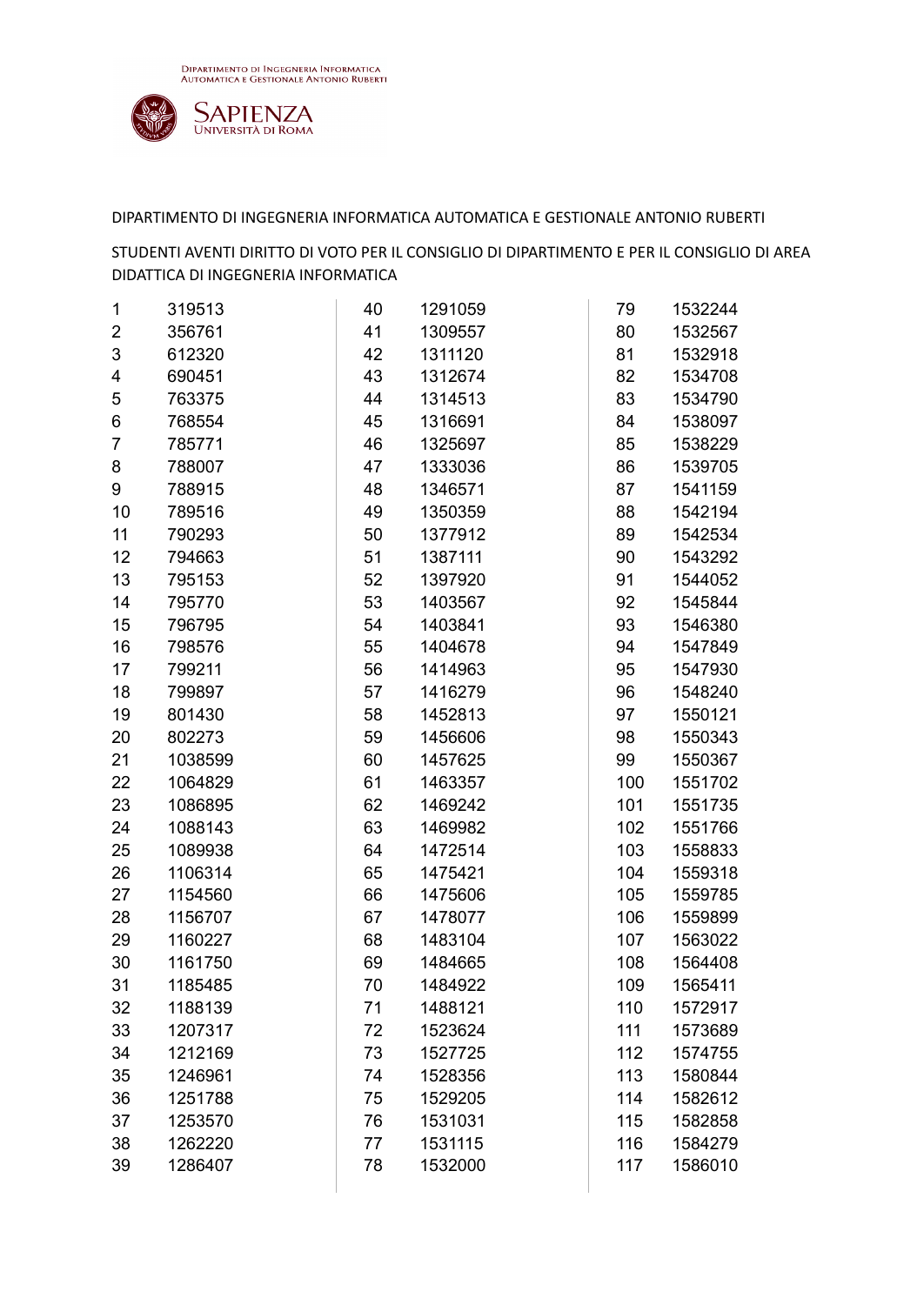

| 118 | 1586353 | 157 | 1613660 | 196 | 1647679 |
|-----|---------|-----|---------|-----|---------|
| 119 | 1587312 | 158 | 1613880 | 197 | 1648440 |
| 120 | 1593308 | 159 | 1614745 | 198 | 1649359 |
| 121 | 1593889 | 160 | 1614855 | 199 | 1649947 |
| 122 | 1593921 | 161 | 1615930 | 200 | 1650102 |
| 123 | 1594593 | 162 | 1616613 | 201 | 1650269 |
| 124 | 1595191 | 163 | 1617825 | 202 | 1650564 |
| 125 | 1595331 | 164 | 1618800 | 203 | 1650746 |
| 126 | 1595923 | 165 | 1618825 | 204 | 1650901 |
| 127 | 1596039 | 166 | 1619478 | 205 | 1651040 |
| 128 | 1596089 | 167 | 1619804 | 206 | 1651353 |
| 129 | 1596647 | 168 | 1620431 | 207 | 1652134 |
| 130 | 1599265 | 169 | 1620646 | 208 | 1652197 |
| 131 | 1601393 | 170 | 1621469 | 209 | 1652562 |
| 132 | 1601549 | 171 | 1623053 | 210 | 1652696 |
| 133 | 1601997 | 172 | 1628177 | 211 | 1653200 |
| 134 | 1602126 | 173 | 1628238 | 212 | 1653885 |
| 135 | 1602590 | 174 | 1631223 | 213 | 1654100 |
| 136 | 1603402 | 175 | 1632377 | 214 | 1655150 |
| 137 | 1604120 | 176 | 1632488 | 215 | 1655653 |
| 138 | 1604197 | 177 | 1632696 | 216 | 1655745 |
| 139 | 1605186 | 178 | 1632744 | 217 | 1655834 |
| 140 | 1605230 | 179 | 1633384 | 218 | 1656336 |
| 141 | 1605558 | 180 | 1633810 | 219 | 1656740 |
| 142 | 1606191 | 181 | 1635747 | 220 | 1656801 |
| 143 | 1606934 | 182 | 1635912 | 221 | 1657325 |
| 144 | 1607133 | 183 | 1636482 | 222 | 1657799 |
| 145 | 1607951 | 184 | 1636483 | 223 | 1658340 |
| 146 | 1608439 | 185 | 1642232 | 224 | 1658825 |
| 147 | 1608784 | 186 | 1642514 | 225 | 1659027 |
| 148 | 1609477 | 187 | 1642846 | 226 | 1659051 |
| 149 | 1609711 | 188 | 1643776 | 227 | 1659599 |
| 150 | 1610077 | 189 | 1643944 | 228 | 1659852 |
| 151 | 1610935 | 190 | 1644995 | 229 | 1660405 |
| 152 | 1611178 | 191 | 1645086 | 230 | 1660655 |
| 153 | 1611757 | 192 | 1645922 | 231 | 1662025 |
| 154 | 1612392 | 193 | 1646836 | 232 | 1662116 |
| 155 | 1612858 | 194 | 1646983 | 233 | 1662733 |
| 156 | 1613614 | 195 | 1647493 | 234 | 1662963 |
|     |         |     |         |     |         |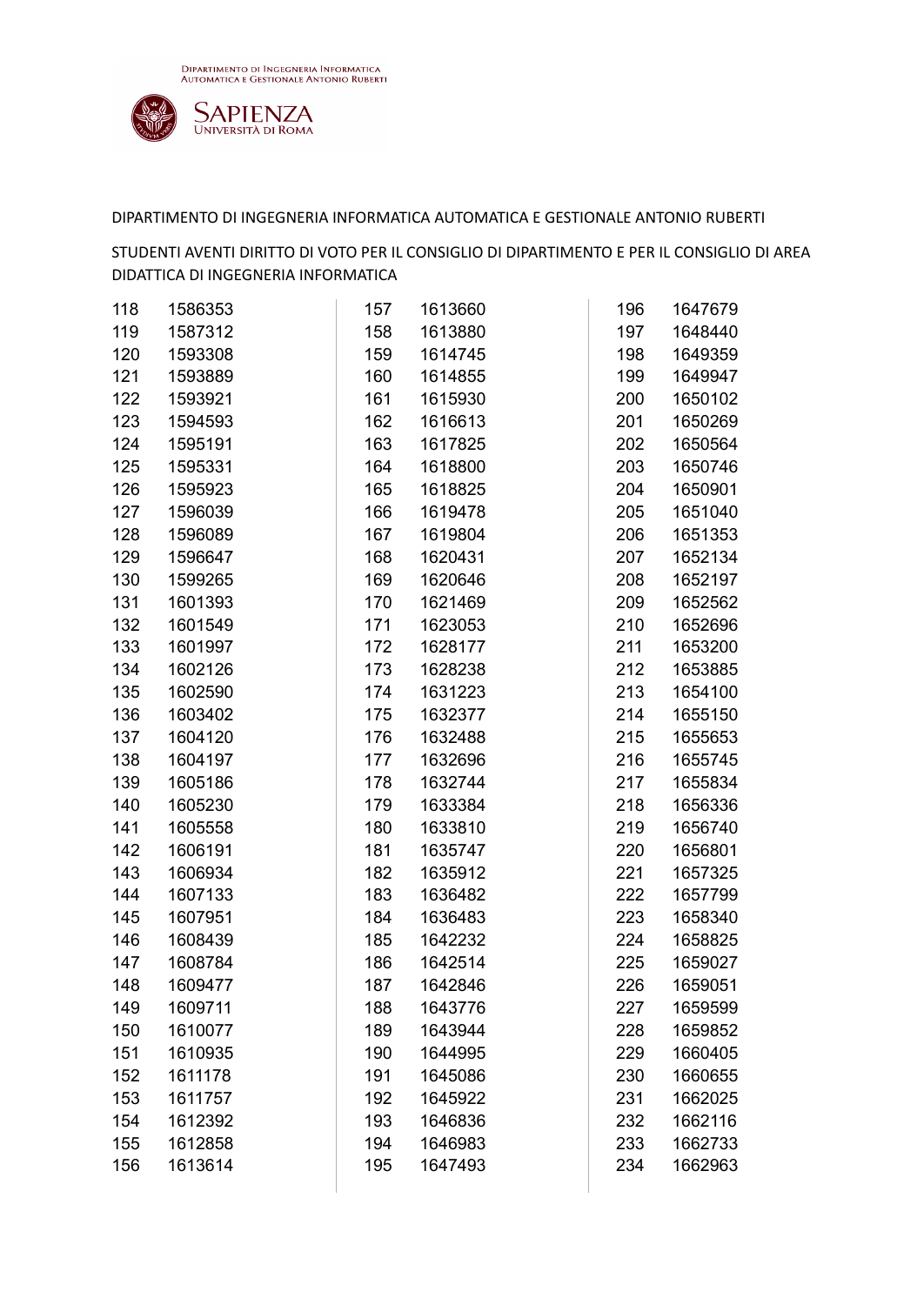

| 235 | 1663546 | 274 | 1692599 | 313 | 1706496 |
|-----|---------|-----|---------|-----|---------|
| 236 | 1663972 | 275 | 1693224 | 314 | 1706572 |
| 237 | 1664532 | 276 | 1693395 | 315 | 1706790 |
| 238 | 1664597 | 277 | 1693786 | 316 | 1706813 |
| 239 | 1664715 | 278 | 1694305 | 317 | 1706890 |
| 240 | 1665802 | 279 | 1695402 | 318 | 1706929 |
| 241 | 1665823 | 280 | 1695720 | 319 | 1707235 |
| 242 | 1666184 | 281 | 1695884 | 320 | 1707291 |
| 243 | 1666228 | 282 | 1696498 | 321 | 1707318 |
| 244 | 1666293 | 283 | 1696885 | 322 | 1707560 |
| 245 | 1666501 | 284 | 1696976 | 323 | 1707633 |
| 246 | 1666962 | 285 | 1697259 | 324 | 1707856 |
| 247 | 1667345 | 286 | 1697348 | 325 | 1707897 |
| 248 | 1667680 | 287 | 1698243 | 326 | 1707993 |
| 249 | 1668124 | 288 | 1698281 | 327 | 1708108 |
| 250 | 1668212 | 289 | 1698291 | 328 | 1708198 |
| 251 | 1668320 | 290 | 1698372 | 329 | 1708257 |
| 252 | 1668481 | 291 | 1698481 | 330 | 1708331 |
| 253 | 1668750 | 292 | 1698903 | 331 | 1708475 |
| 254 | 1668798 | 293 | 1699768 | 332 | 1708530 |
| 255 | 1668998 | 294 | 1699806 | 333 | 1708602 |
| 256 | 1669274 | 295 | 1700170 | 334 | 1708683 |
| 257 | 1669278 | 296 | 1700248 | 335 | 1708686 |
| 258 | 1669406 | 297 | 1700587 | 336 | 1708831 |
| 259 | 1669412 | 298 | 1701081 | 337 | 1708855 |
| 260 | 1671732 | 299 | 1701738 | 338 | 1708923 |
| 261 | 1671867 | 300 | 1702284 | 339 | 1709645 |
| 262 | 1672141 | 301 | 1702292 | 340 | 1709830 |
| 263 | 1672391 | 302 | 1702628 | 341 | 1709888 |
| 264 | 1672787 | 303 | 1703081 | 342 | 1709963 |
| 265 | 1672821 | 304 | 1703159 | 343 | 1710027 |
| 266 | 1674928 | 305 | 1703210 | 344 | 1710192 |
| 267 | 1675251 | 306 | 1704031 | 345 | 1710371 |
| 268 | 1688770 | 307 | 1704876 | 346 | 1710775 |
| 269 | 1689186 | 308 | 1704899 | 347 | 1711031 |
| 270 | 1691101 | 309 | 1705340 | 348 | 1711181 |
| 271 | 1691249 | 310 | 1705634 | 349 | 1711234 |
| 272 | 1691388 | 311 | 1705967 | 350 | 1711308 |
| 273 | 1691799 | 312 | 1706205 | 351 | 1711620 |
|     |         |     |         |     |         |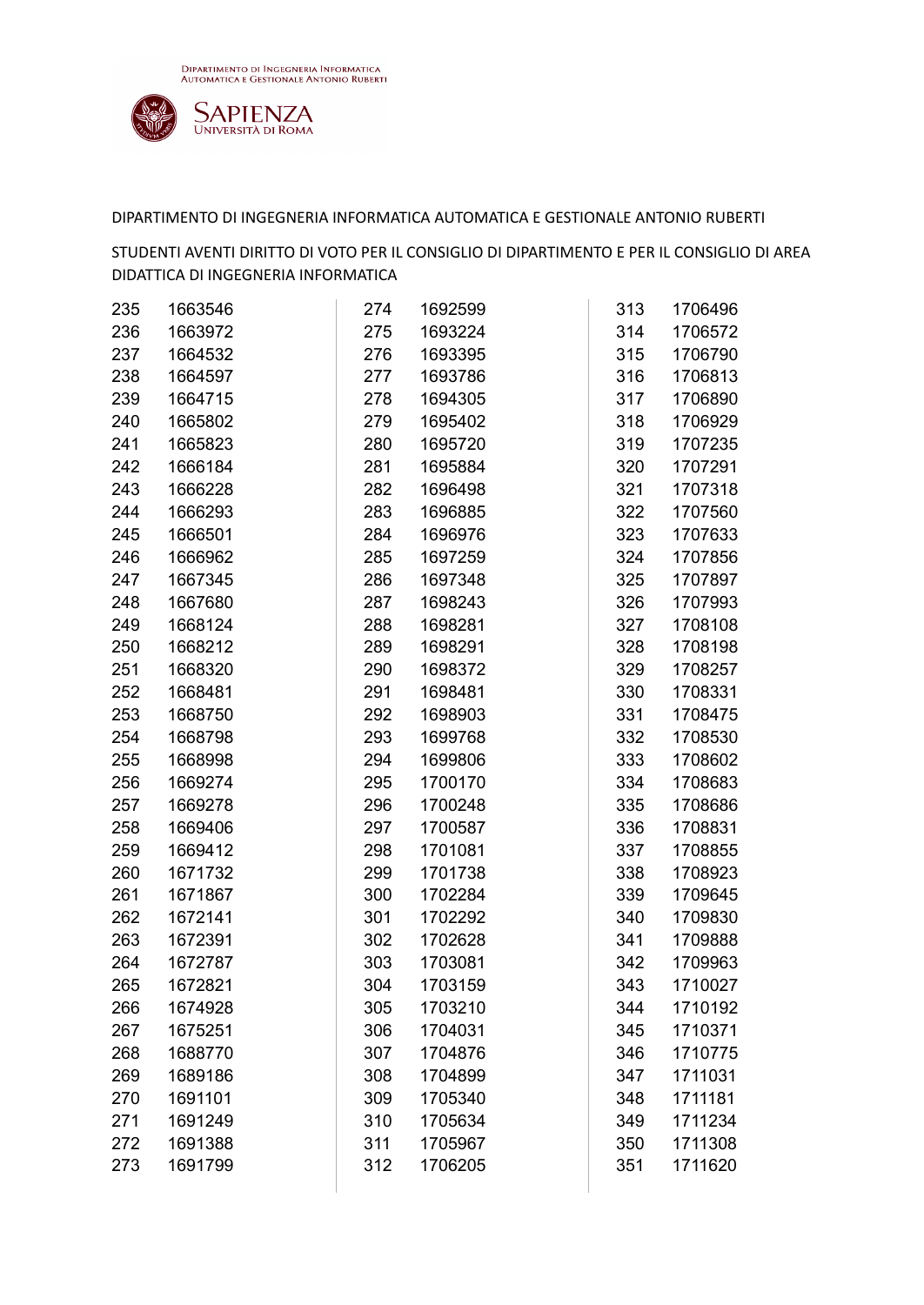

| 352 | 1711818 | 391 | 1739106 | 430 | 1746916 |
|-----|---------|-----|---------|-----|---------|
| 353 | 1711823 | 392 | 1739538 | 431 | 1747042 |
| 354 | 1711864 | 393 | 1739846 | 432 | 1747091 |
| 355 | 1712005 | 394 | 1739847 | 433 | 1747461 |
| 356 | 1712078 | 395 | 1740929 | 434 | 1747556 |
| 357 | 1712191 | 396 | 1741186 | 435 | 1747677 |
| 358 | 1712242 | 397 | 1742728 | 436 | 1747864 |
| 359 | 1712327 | 398 | 1742813 | 437 | 1747865 |
| 360 | 1712556 | 399 | 1743168 | 438 | 1747899 |
| 361 | 1712971 | 400 | 1743261 | 439 | 1748193 |
| 362 | 1713337 | 401 | 1743285 | 440 | 1748726 |
| 363 | 1713373 | 402 | 1743545 | 441 | 1748860 |
| 364 | 1713518 | 403 | 1743587 | 442 | 1748899 |
| 365 | 1713519 | 404 | 1743611 | 443 | 1749038 |
| 366 | 1714164 | 405 | 1743773 | 444 | 1749107 |
| 367 | 1714214 | 406 | 1743969 | 445 | 1749223 |
| 368 | 1714393 | 407 | 1743995 | 446 | 1749274 |
| 369 | 1714559 | 408 | 1743997 | 447 | 1749415 |
| 370 | 1714627 | 409 | 1744183 | 448 | 1749574 |
| 371 | 1714977 | 410 | 1744195 | 449 | 1749614 |
| 372 | 1715169 | 411 | 1744371 | 450 | 1749693 |
| 373 | 1715585 | 412 | 1744831 | 451 | 1750070 |
| 374 | 1715650 | 413 | 1745083 | 452 | 1750071 |
| 375 | 1715862 | 414 | 1745106 | 453 | 1750157 |
| 376 | 1716211 | 415 | 1745151 | 454 | 1750268 |
| 377 | 1716412 | 416 | 1745754 | 455 | 1750702 |
| 378 | 1716741 | 417 | 1745765 | 456 | 1751145 |
| 379 | 1716809 | 418 | 1745835 | 457 | 1751462 |
| 380 | 1717759 | 419 | 1745942 | 458 | 1751600 |
| 381 | 1719410 | 420 | 1745948 | 459 | 1751635 |
| 382 | 1721062 | 421 | 1745956 | 460 | 1751760 |
| 383 | 1722540 | 422 | 1745975 | 461 | 1751959 |
| 384 | 1722987 | 423 | 1745988 | 462 | 1752071 |
| 385 | 1727959 | 424 | 1745990 | 463 | 1752156 |
| 386 | 1733511 | 425 | 1746006 | 464 | 1752197 |
| 387 | 1737623 | 426 | 1746019 | 465 | 1752434 |
| 388 | 1737673 | 427 | 1746144 | 466 | 1752580 |
| 389 | 1737772 | 428 | 1746815 | 467 | 1752654 |
| 390 | 1738165 | 429 | 1746911 | 468 | 1752656 |
|     |         |     |         |     |         |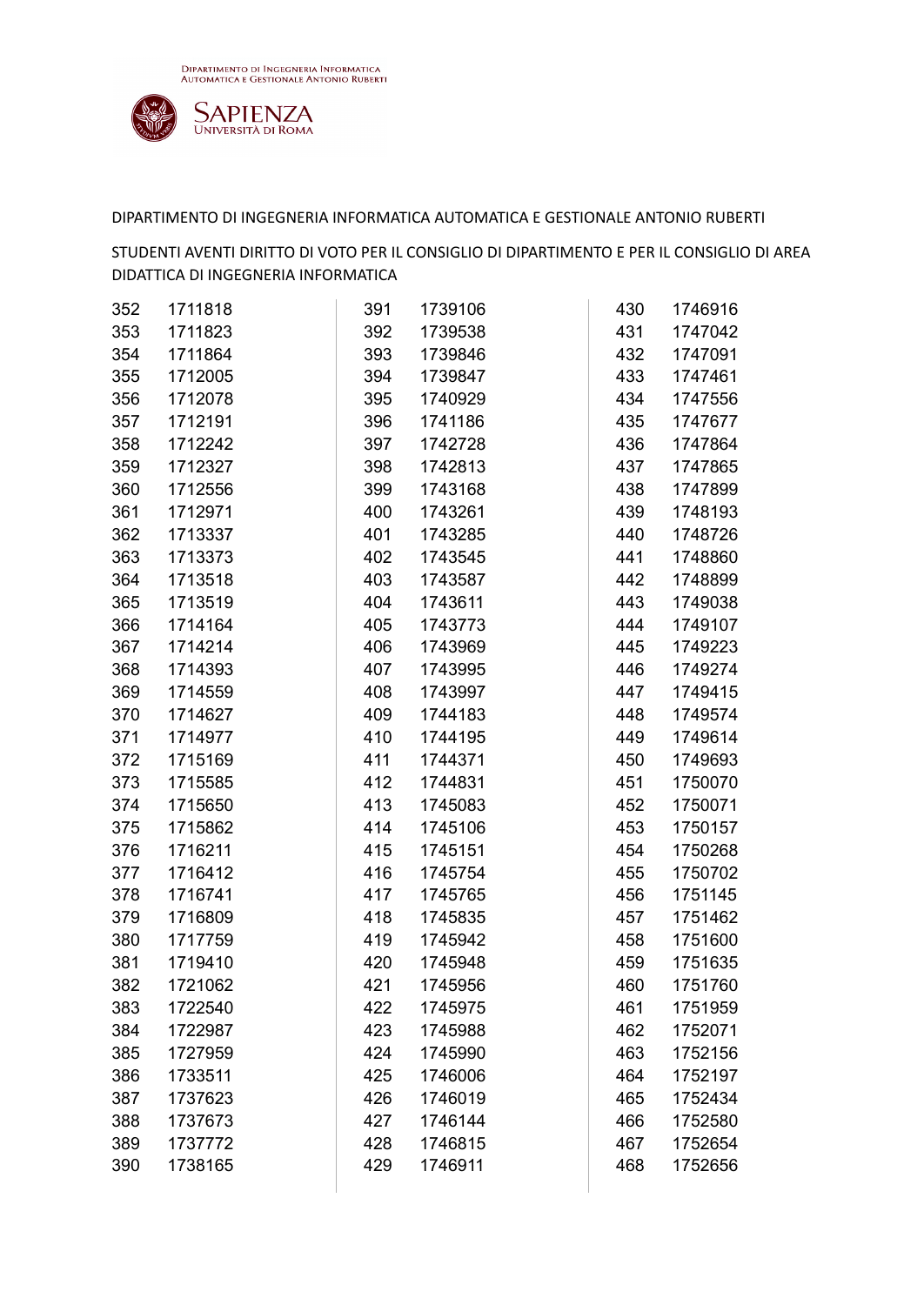

| 469 | 1752668 | 508 | 1757975 | 547 | 1761939 |
|-----|---------|-----|---------|-----|---------|
| 470 | 1752669 | 509 | 1758095 | 548 | 1762031 |
| 471 | 1752713 | 510 | 1758213 | 549 | 1762065 |
| 472 | 1752825 | 511 | 1758276 | 550 | 1762074 |
| 473 | 1753058 | 512 | 1758549 | 551 | 1762135 |
| 474 | 1753097 | 513 | 1758709 | 552 | 1762175 |
| 475 | 1753102 | 514 | 1758849 | 553 | 1762554 |
| 476 | 1753274 | 515 | 1759100 | 554 | 1762658 |
| 477 | 1753295 | 516 | 1759133 | 555 | 1762750 |
| 478 | 1753381 | 517 | 1759275 | 556 | 1762897 |
| 479 | 1753532 | 518 | 1759331 | 557 | 1762906 |
| 480 | 1753608 | 519 | 1759418 | 558 | 1762939 |
| 481 | 1753838 | 520 | 1759440 | 559 | 1762973 |
| 482 | 1754399 | 521 | 1759610 | 560 | 1763065 |
| 483 | 1754497 | 522 | 1759720 | 561 | 1763156 |
| 484 | 1754547 | 523 | 1759809 | 562 | 1763325 |
| 485 | 1754769 | 524 | 1759992 | 563 | 1763453 |
| 486 | 1754825 | 525 | 1760072 | 564 | 1763459 |
| 487 | 1754862 | 526 | 1760111 | 565 | 1763652 |
| 488 | 1754905 | 527 | 1760128 | 566 | 1763661 |
| 489 | 1754933 | 528 | 1760333 | 567 | 1763912 |
| 490 | 1755277 | 529 | 1760349 | 568 | 1763973 |
| 491 | 1755404 | 530 | 1760390 | 569 | 1763996 |
| 492 | 1755609 | 531 | 1760405 | 570 | 1764113 |
| 493 | 1755638 | 532 | 1760424 | 571 | 1764172 |
| 494 | 1755661 | 533 | 1760464 | 572 | 1764194 |
| 495 | 1755679 | 534 | 1760554 | 573 | 1764205 |
| 496 | 1755934 | 535 | 1760608 | 574 | 1764325 |
| 497 | 1755968 | 536 | 1760732 | 575 | 1764400 |
| 498 | 1756080 | 537 | 1760815 | 576 | 1764452 |
| 499 | 1756287 | 538 | 1760886 | 577 | 1764624 |
| 500 | 1756418 | 539 | 1760914 | 578 | 1764910 |
| 501 | 1756496 | 540 | 1761016 | 579 | 1765134 |
| 502 | 1756819 | 541 | 1761017 | 580 | 1765175 |
| 503 | 1757131 | 542 | 1761039 | 581 | 1765243 |
| 504 | 1757243 | 543 | 1761063 | 582 | 1766256 |
| 505 | 1757640 | 544 | 1761108 | 583 | 1770456 |
| 506 | 1757700 | 545 | 1761113 | 584 | 1770688 |
| 507 | 1757706 | 546 | 1761505 | 585 | 1771213 |
|     |         |     |         |     |         |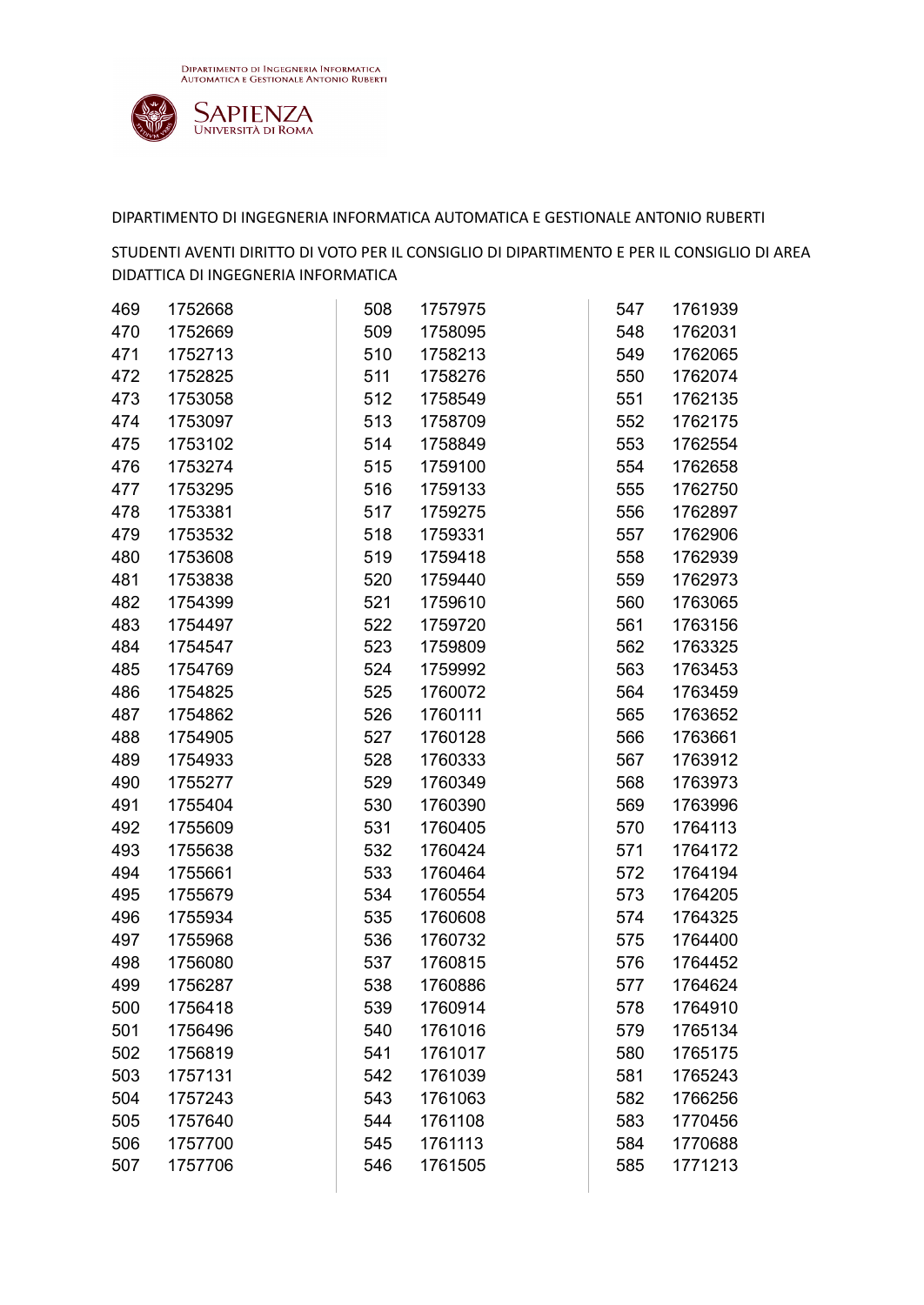

| 586 | 1771443 | 625 | 1793265 | 664 | 1796658 |
|-----|---------|-----|---------|-----|---------|
| 587 | 1771784 | 626 | 1793272 | 665 | 1796690 |
| 588 | 1772097 | 627 | 1793480 | 666 | 1796802 |
| 589 | 1772347 | 628 | 1793629 | 667 | 1796880 |
| 590 | 1772359 | 629 | 1793753 | 668 | 1796896 |
| 591 | 1772572 | 630 | 1793929 | 669 | 1796898 |
| 592 | 1773182 | 631 | 1793997 | 670 | 1796906 |
| 593 | 1774086 | 632 | 1794004 | 671 | 1797103 |
| 594 | 1774528 | 633 | 1794019 | 672 | 1797147 |
| 595 | 1774587 | 634 | 1794103 | 673 | 1797347 |
| 596 | 1775006 | 635 | 1794111 | 674 | 1797373 |
| 597 | 1783252 | 636 | 1794116 | 675 | 1797403 |
| 598 | 1783255 | 637 | 1794197 | 676 | 1797436 |
| 599 | 1783651 | 638 | 1794206 | 677 | 1797464 |
| 600 | 1784744 | 639 | 1794303 | 678 | 1797569 |
| 601 | 1784852 | 640 | 1794326 | 679 | 1797953 |
| 602 | 1785139 | 641 | 1794424 | 680 | 1798115 |
| 603 | 1785841 | 642 | 1794436 | 681 | 1798423 |
| 604 | 1785925 | 643 | 1794525 | 682 | 1798796 |
| 605 | 1787683 | 644 | 1794538 | 683 | 1798820 |
| 606 | 1787999 | 645 | 1794568 | 684 | 1798845 |
| 607 | 1789469 | 646 | 1794627 | 685 | 1799048 |
| 608 | 1791820 | 647 | 1794636 | 686 | 1799184 |
| 609 | 1791864 | 648 | 1794787 | 687 | 1799210 |
| 610 | 1791973 | 649 | 1794877 | 688 | 1799222 |
| 611 | 1792041 | 650 | 1794926 | 689 | 1799327 |
| 612 | 1792086 | 651 | 1795191 | 690 | 1799421 |
| 613 | 1792368 | 652 | 1795339 | 691 | 1799754 |
| 614 | 1792448 | 653 | 1795392 | 692 | 1799865 |
| 615 | 1792451 | 654 | 1795458 | 693 | 1800047 |
| 616 | 1792456 | 655 | 1795615 | 694 | 1800556 |
| 617 | 1792507 | 656 | 1795759 | 695 | 1800655 |
| 618 | 1792547 | 657 | 1795826 | 696 | 1800673 |
| 619 | 1792664 | 658 | 1795872 | 697 | 1800830 |
| 620 | 1792911 | 659 | 1795881 | 698 | 1800923 |
| 621 | 1792993 | 660 | 1796034 | 699 | 1801032 |
| 622 | 1793017 | 661 | 1796069 | 700 | 1801248 |
| 623 | 1793143 | 662 | 1796480 | 701 | 1801402 |
| 624 | 1793175 | 663 | 1796513 | 702 | 1801491 |
|     |         |     |         |     |         |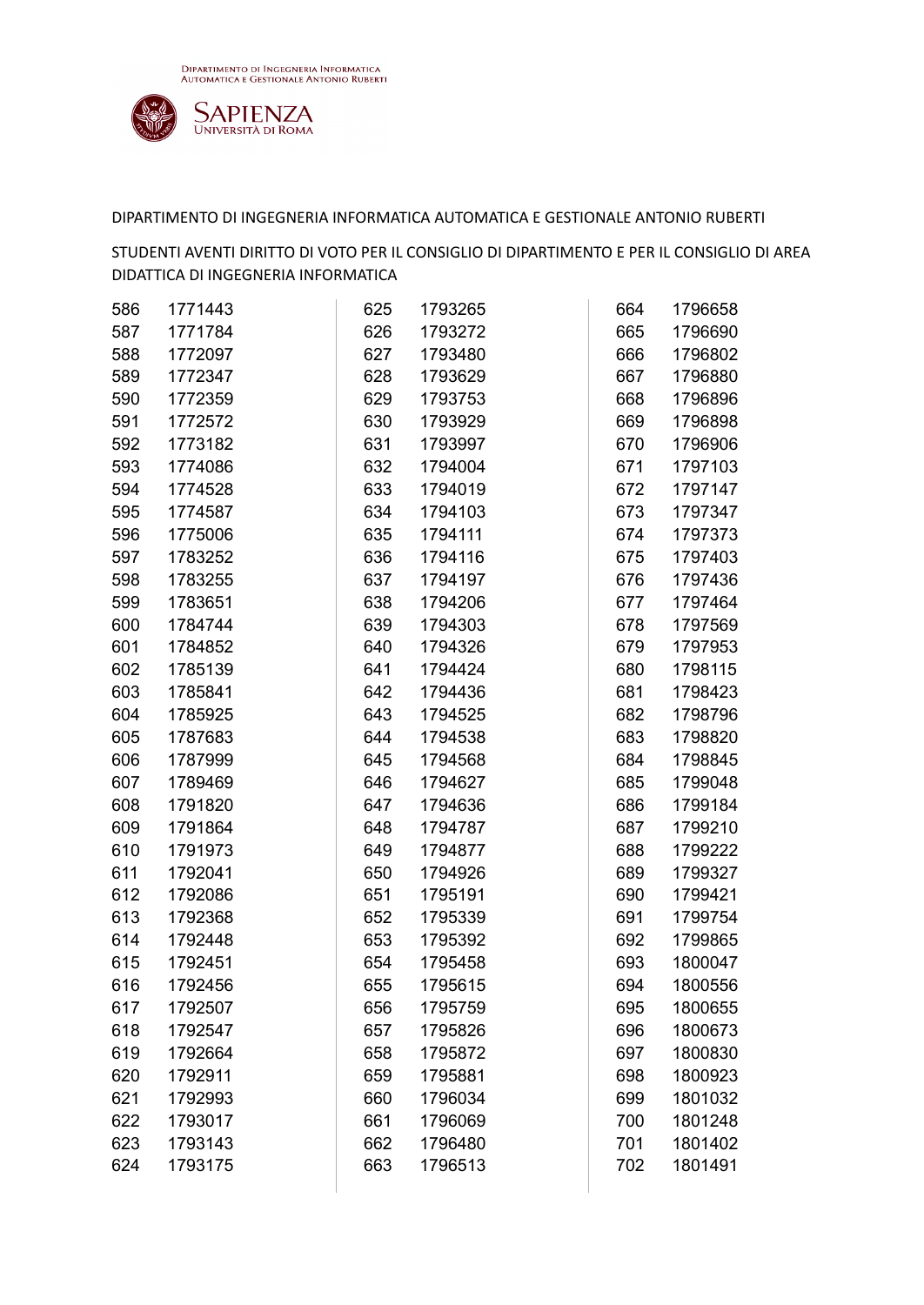

| 703 | 1801499 | 742 | 1807726 | 781 | 1814624 |
|-----|---------|-----|---------|-----|---------|
| 704 | 1801584 | 743 | 1808187 | 782 | 1814724 |
| 705 | 1801667 | 744 | 1808240 | 783 | 1814786 |
| 706 | 1802306 | 745 | 1808340 | 784 | 1814878 |
| 707 | 1802366 | 746 | 1808352 | 785 | 1815100 |
| 708 | 1802435 | 747 | 1808353 | 786 | 1815180 |
| 709 | 1802503 | 748 | 1808542 | 787 | 1815292 |
| 710 | 1802952 | 749 | 1808869 | 788 | 1815396 |
| 711 | 1803328 | 750 | 1808991 | 789 | 1815464 |
| 712 | 1803659 | 751 | 1809514 | 790 | 1815479 |
| 713 | 1803762 | 752 | 1809678 | 791 | 1815637 |
| 714 | 1803850 | 753 | 1809997 | 792 | 1815651 |
| 715 | 1803880 | 754 | 1810153 | 793 | 1815733 |
| 716 | 1804296 | 755 | 1810169 | 794 | 1815807 |
| 717 | 1804643 | 756 | 1810172 | 795 | 1815827 |
| 718 | 1804735 | 757 | 1810302 | 796 | 1815989 |
| 719 | 1804745 | 758 | 1810344 | 797 | 1816155 |
| 720 | 1804791 | 759 | 1810535 | 798 | 1816175 |
| 721 | 1805081 | 760 | 1810855 | 799 | 1816436 |
| 722 | 1805163 | 761 | 1811052 | 800 | 1816507 |
| 723 | 1805539 | 762 | 1811145 | 801 | 1816544 |
| 724 | 1805585 | 763 | 1811514 | 802 | 1816600 |
| 725 | 1805660 | 764 | 1811527 | 803 | 1816691 |
| 726 | 1805894 | 765 | 1811551 | 804 | 1816730 |
| 727 | 1806037 | 766 | 1811872 | 805 | 1816864 |
| 728 | 1806064 | 767 | 1812048 | 806 | 1816918 |
| 729 | 1806333 | 768 | 1812300 | 807 | 1816984 |
| 730 | 1806390 | 769 | 1812347 | 808 | 1817251 |
| 731 | 1806405 | 770 | 1812424 | 809 | 1817256 |
| 732 | 1806440 | 771 | 1812475 | 810 | 1817403 |
| 733 | 1806773 | 772 | 1812828 | 811 | 1817502 |
| 734 | 1806809 | 773 | 1813397 | 812 | 1819659 |
| 735 | 1806888 | 774 | 1813509 | 813 | 1822225 |
| 736 | 1807094 | 775 | 1813556 | 814 | 1822259 |
| 737 | 1807316 | 776 | 1813738 | 815 | 1822771 |
| 738 | 1807331 | 777 | 1814263 | 816 | 1823193 |
| 739 | 1807355 | 778 | 1814407 | 817 | 1823210 |
| 740 | 1807584 | 779 | 1814448 | 818 | 1823565 |
| 741 | 1807599 | 780 | 1814599 | 819 | 1823619 |
|     |         |     |         |     |         |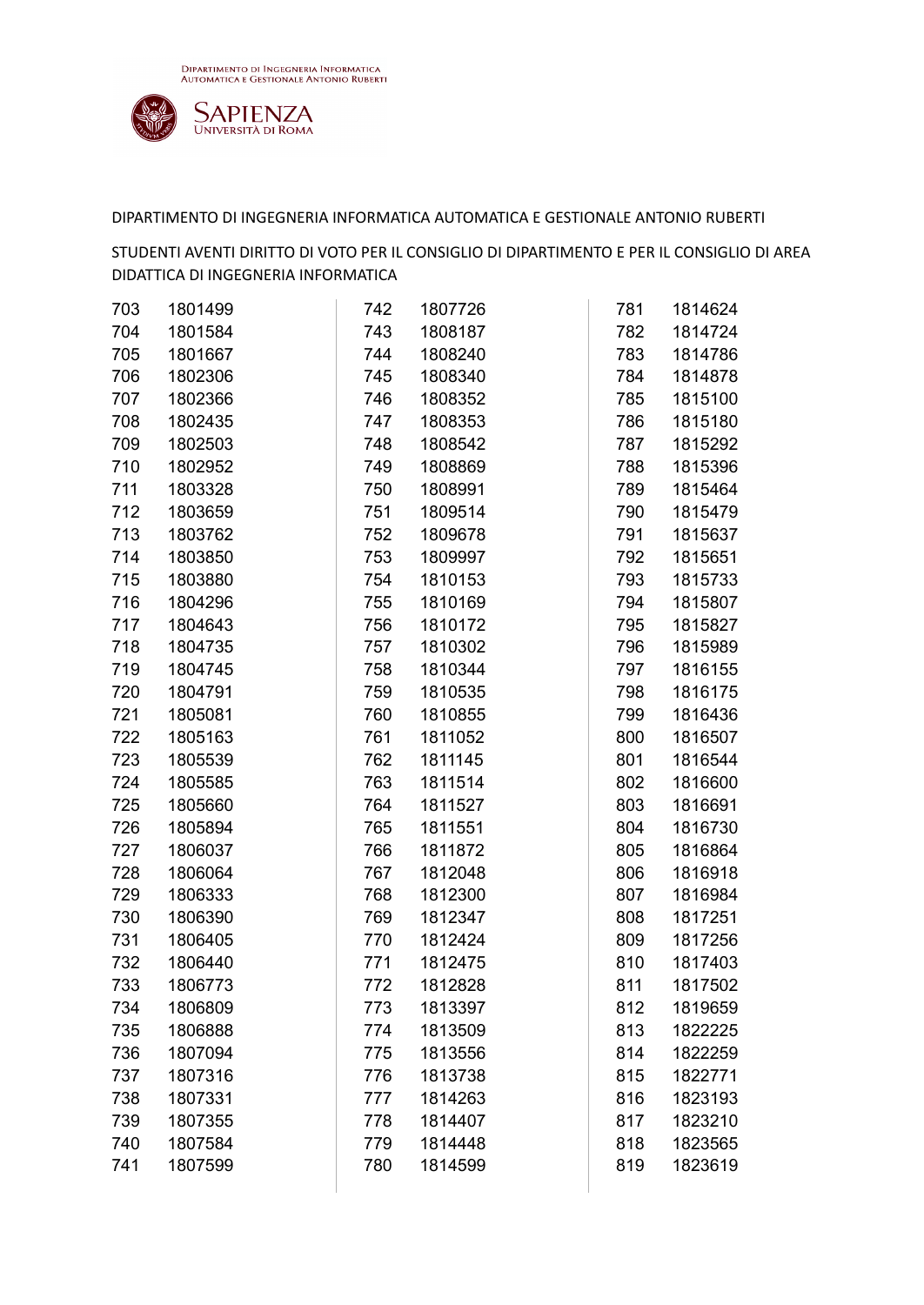

| 820 | 1824273 | 859 | 1836119 | 898 | 1837765 |
|-----|---------|-----|---------|-----|---------|
| 821 | 1824676 | 860 | 1836170 | 899 | 1837982 |
| 822 | 1825752 | 861 | 1836203 | 900 | 1838058 |
| 823 | 1826451 | 862 | 1836219 | 901 | 1838252 |
| 824 | 1827093 | 863 | 1836259 | 902 | 1838257 |
| 825 | 1827550 | 864 | 1836263 | 903 | 1838417 |
| 826 | 1827896 | 865 | 1836319 | 904 | 1838492 |
| 827 | 1828821 | 866 | 1836326 | 905 | 1838592 |
| 828 | 1831767 | 867 | 1836344 | 906 | 1839021 |
| 829 | 1832198 | 868 | 1836386 | 907 | 1839086 |
| 830 | 1833534 | 869 | 1836399 | 908 | 1839406 |
| 831 | 1833546 | 870 | 1836443 | 909 | 1839447 |
| 832 | 1834817 | 871 | 1836513 | 910 | 1839472 |
| 833 | 1834864 | 872 | 1836529 | 911 | 1839493 |
| 834 | 1834874 | 873 | 1836531 | 912 | 1839505 |
| 835 | 1834906 | 874 | 1836590 | 913 | 1839597 |
| 836 | 1834907 | 875 | 1836674 | 914 | 1839606 |
| 837 | 1834913 | 876 | 1836694 | 915 | 1839609 |
| 838 | 1834921 | 877 | 1836752 | 916 | 1839626 |
| 839 | 1834937 | 878 | 1836766 | 917 | 1839661 |
| 840 | 1834942 | 879 | 1836794 | 918 | 1839855 |
| 841 | 1834994 | 880 | 1836820 | 919 | 1839868 |
| 842 | 1835006 | 881 | 1836875 | 920 | 1839919 |
| 843 | 1835022 | 882 | 1836883 | 921 | 1840150 |
| 844 | 1835038 | 883 | 1836910 | 922 | 1840173 |
| 845 | 1835108 | 884 | 1837004 | 923 | 1840489 |
| 846 | 1835145 | 885 | 1837012 | 924 | 1840794 |
| 847 | 1835189 | 886 | 1837021 | 925 | 1840807 |
| 848 | 1835272 | 887 | 1837025 | 926 | 1840812 |
| 849 | 1835286 | 888 | 1837028 | 927 | 1840825 |
| 850 | 1835405 | 889 | 1837155 | 928 | 1840854 |
| 851 | 1835422 | 890 | 1837335 | 929 | 1840862 |
| 852 | 1835668 | 891 | 1837403 | 930 | 1841305 |
| 853 | 1835785 | 892 | 1837487 | 931 | 1841363 |
| 854 | 1835823 | 893 | 1837561 | 932 | 1841427 |
| 855 | 1835950 | 894 | 1837562 | 933 | 1841465 |
| 856 | 1835963 | 895 | 1837563 | 934 | 1841476 |
| 857 | 1835971 | 896 | 1837584 | 935 | 1841625 |
| 858 | 1836098 | 897 | 1837597 | 936 | 1841636 |
|     |         |     |         |     |         |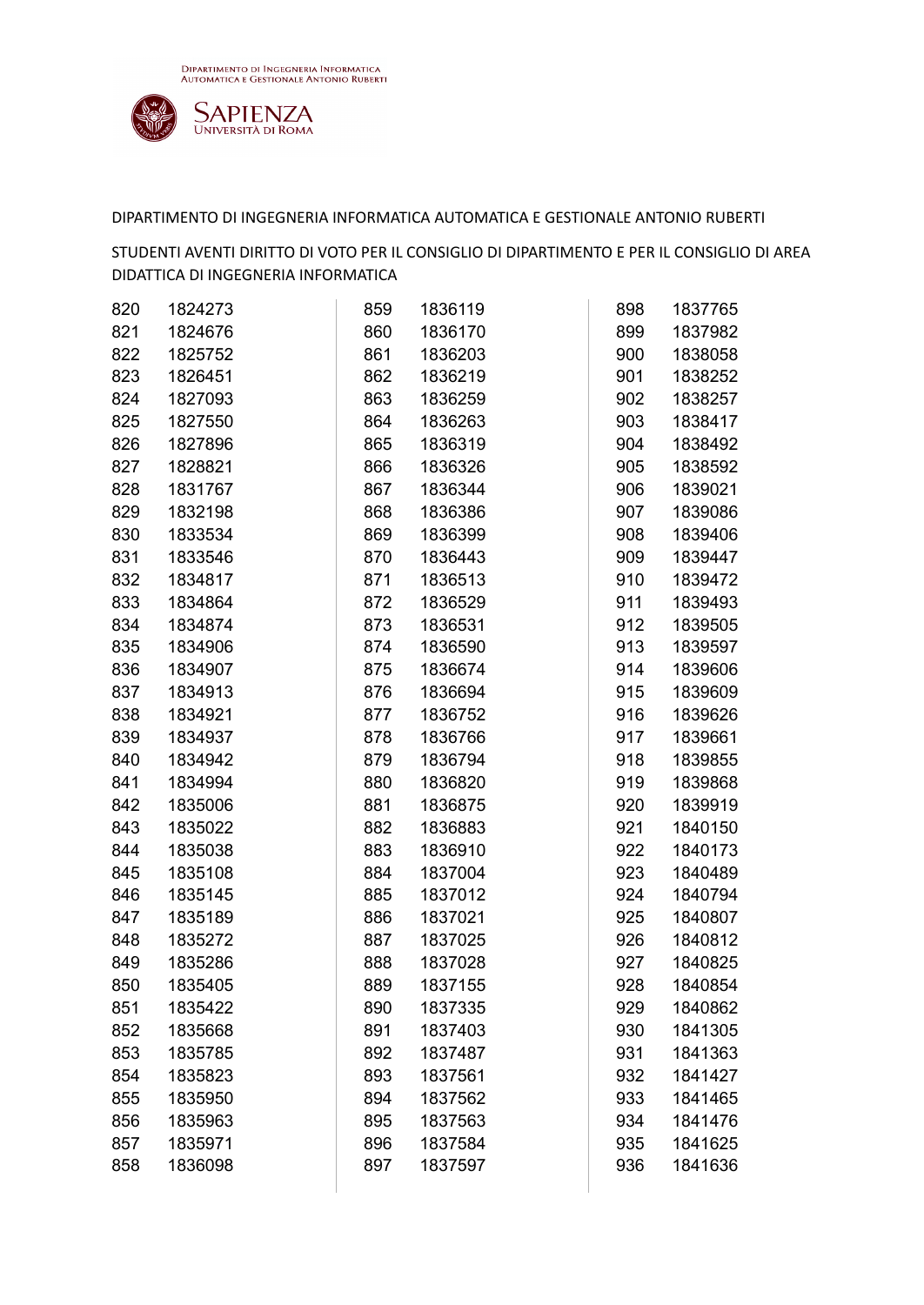

| 937 | 1841673 | 976  | 1845502 | 1015 | 1850965 |
|-----|---------|------|---------|------|---------|
| 938 | 1841941 | 977  | 1845525 | 1016 | 1851146 |
| 939 | 1841978 | 978  | 1845601 | 1017 | 1851260 |
| 940 | 1841979 | 979  | 1845722 | 1018 | 1851308 |
| 941 | 1842033 | 980  | 1845784 | 1019 | 1851425 |
| 942 | 1842169 | 981  | 1846295 | 1020 | 1851448 |
| 943 | 1842275 | 982  | 1846336 | 1021 | 1851496 |
| 944 | 1842781 | 983  | 1846379 | 1022 | 1851818 |
| 945 | 1842804 | 984  | 1846414 | 1023 | 1851901 |
| 946 | 1842884 | 985  | 1846459 | 1024 | 1852017 |
| 947 | 1842888 | 986  | 1846461 | 1025 | 1852364 |
| 948 | 1842907 | 987  | 1847033 | 1026 | 1852442 |
| 949 | 1842958 | 988  | 1847282 | 1027 | 1852451 |
| 950 | 1843152 | 989  | 1847507 | 1028 | 1852508 |
| 951 | 1843218 | 990  | 1847682 | 1029 | 1852512 |
| 952 | 1843421 | 991  | 1847884 | 1030 | 1852733 |
| 953 | 1843552 | 992  | 1848399 | 1031 | 1852883 |
| 954 | 1843624 | 993  | 1848476 | 1032 | 1853168 |
| 955 | 1843736 | 994  | 1848527 | 1033 | 1853437 |
| 956 | 1843992 | 995  | 1848580 | 1034 | 1853552 |
| 957 | 1844288 | 996  | 1848636 | 1035 | 1853661 |
| 958 | 1844306 | 997  | 1848668 | 1036 | 1853840 |
| 959 | 1844358 | 998  | 1848670 | 1037 | 1854139 |
| 960 | 1844363 | 999  | 1849114 | 1038 | 1854250 |
| 961 | 1844502 | 1000 | 1849214 | 1039 | 1854615 |
| 962 | 1844531 | 1001 | 1849294 | 1040 | 1855530 |
| 963 | 1844615 | 1002 | 1849472 | 1041 | 1855707 |
| 964 | 1844667 | 1003 | 1849580 | 1042 | 1855771 |
| 965 | 1844737 | 1004 | 1849672 | 1043 | 1855832 |
| 966 | 1844738 | 1005 | 1849675 | 1044 | 1856165 |
| 967 | 1844760 | 1006 | 1849680 | 1045 | 1856168 |
| 968 | 1844836 | 1007 | 1849732 | 1046 | 1856271 |
| 969 | 1845115 | 1008 | 1849824 | 1047 | 1856276 |
| 970 | 1845136 | 1009 | 1849846 | 1048 | 1856382 |
| 971 | 1845289 | 1010 | 1850197 | 1049 | 1856515 |
| 972 | 1845313 | 1011 | 1850505 | 1050 | 1856933 |
| 973 | 1845351 | 1012 | 1850518 | 1051 | 1857042 |
| 974 | 1845479 | 1013 | 1850563 | 1052 | 1857050 |
| 975 | 1845484 | 1014 | 1850565 | 1053 | 1857282 |
|     |         |      |         |      |         |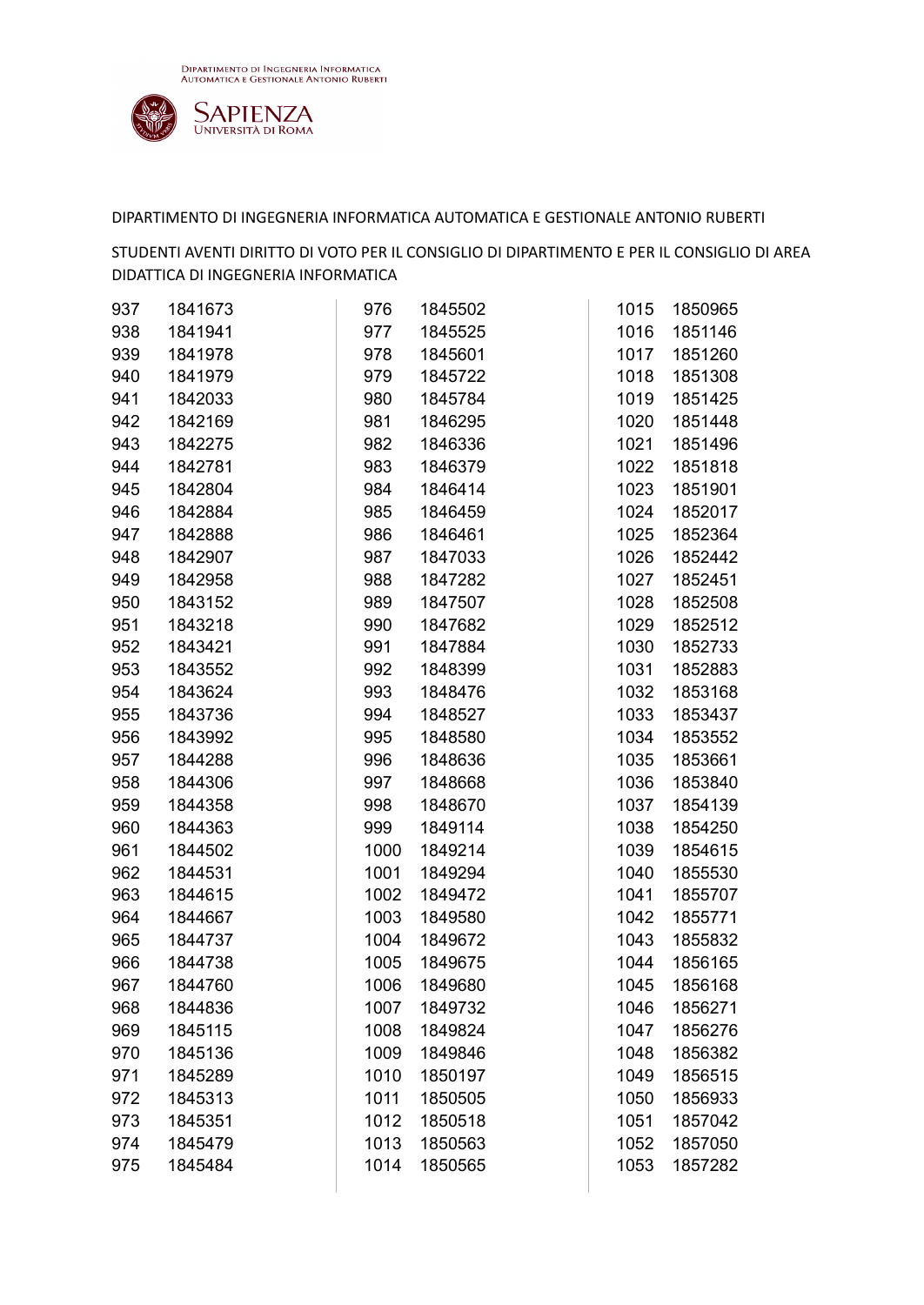

| 1054 | 1857634 | 1093 | 1868175 | 1132 | 1875271 |
|------|---------|------|---------|------|---------|
| 1055 | 1857690 | 1094 | 1868288 | 1133 | 1875469 |
| 1056 | 1857897 | 1095 | 1868691 | 1134 | 1875838 |
| 1057 | 1858001 | 1096 | 1869011 | 1135 | 1876482 |
| 1058 | 1858332 | 1097 | 1869059 | 1136 | 1876540 |
| 1059 | 1858658 | 1098 | 1869240 | 1137 | 1877037 |
| 1060 | 1858863 | 1099 | 1869364 | 1138 | 1877359 |
| 1061 | 1858879 | 1100 | 1870241 | 1139 | 1877633 |
| 1062 | 1858908 | 1101 | 1870276 | 1140 | 1878848 |
| 1063 | 1858927 | 1102 | 1870340 | 1141 | 1880176 |
| 1064 | 1859635 | 1103 | 1870717 | 1142 | 1881004 |
| 1065 | 1859882 | 1104 | 1871047 | 1143 | 1881291 |
| 1066 | 1859921 | 1105 | 1871114 | 1144 | 1881780 |
| 1067 | 1859930 | 1106 | 1871126 | 1145 | 1881846 |
| 1068 | 1860363 | 1107 | 1871155 | 1146 | 1882314 |
| 1069 | 1860703 | 1108 | 1871233 | 1147 | 1882405 |
| 1070 | 1860779 | 1109 | 1871547 | 1148 | 1882567 |
| 1071 | 1861145 | 1110 | 1871768 | 1149 | 1882603 |
| 1072 | 1861228 | 1111 | 1871834 | 1150 | 1882771 |
| 1073 | 1861248 | 1112 | 1871843 | 1151 | 1882789 |
| 1074 | 1861256 | 1113 | 1871871 | 1152 | 1883008 |
| 1075 | 1861448 | 1114 | 1871929 | 1153 | 1883051 |
| 1076 | 1861486 | 1115 | 1871952 | 1154 | 1883147 |
| 1077 | 1861593 | 1116 | 1871982 | 1155 | 1883168 |
| 1078 | 1861666 | 1117 | 1872078 | 1156 | 1883189 |
| 1079 | 1861810 | 1118 | 1872113 | 1157 | 1883207 |
| 1080 | 1862056 | 1119 | 1872256 | 1158 | 1883216 |
| 1081 | 1862199 | 1120 | 1872424 | 1159 | 1883239 |
| 1082 | 1862538 | 1121 | 1873337 | 1160 | 1883245 |
| 1083 | 1862553 | 1122 | 1873635 | 1161 | 1883248 |
| 1084 | 1862626 | 1123 | 1873647 | 1162 | 1883257 |
| 1085 | 1862697 | 1124 | 1873718 | 1163 | 1883258 |
| 1086 | 1862873 | 1125 | 1874383 | 1164 | 1883292 |
| 1087 | 1863043 | 1126 | 1874659 | 1165 | 1883294 |
| 1088 | 1863304 | 1127 | 1874718 | 1166 | 1883299 |
| 1089 | 1863958 | 1128 | 1874735 | 1167 | 1883337 |
| 1090 | 1863999 | 1129 | 1874750 | 1168 | 1883370 |
| 1091 | 1864692 | 1130 | 1874847 | 1169 | 1883448 |
| 1092 | 1868075 | 1131 | 1874920 | 1170 | 1883460 |
|      |         |      |         |      |         |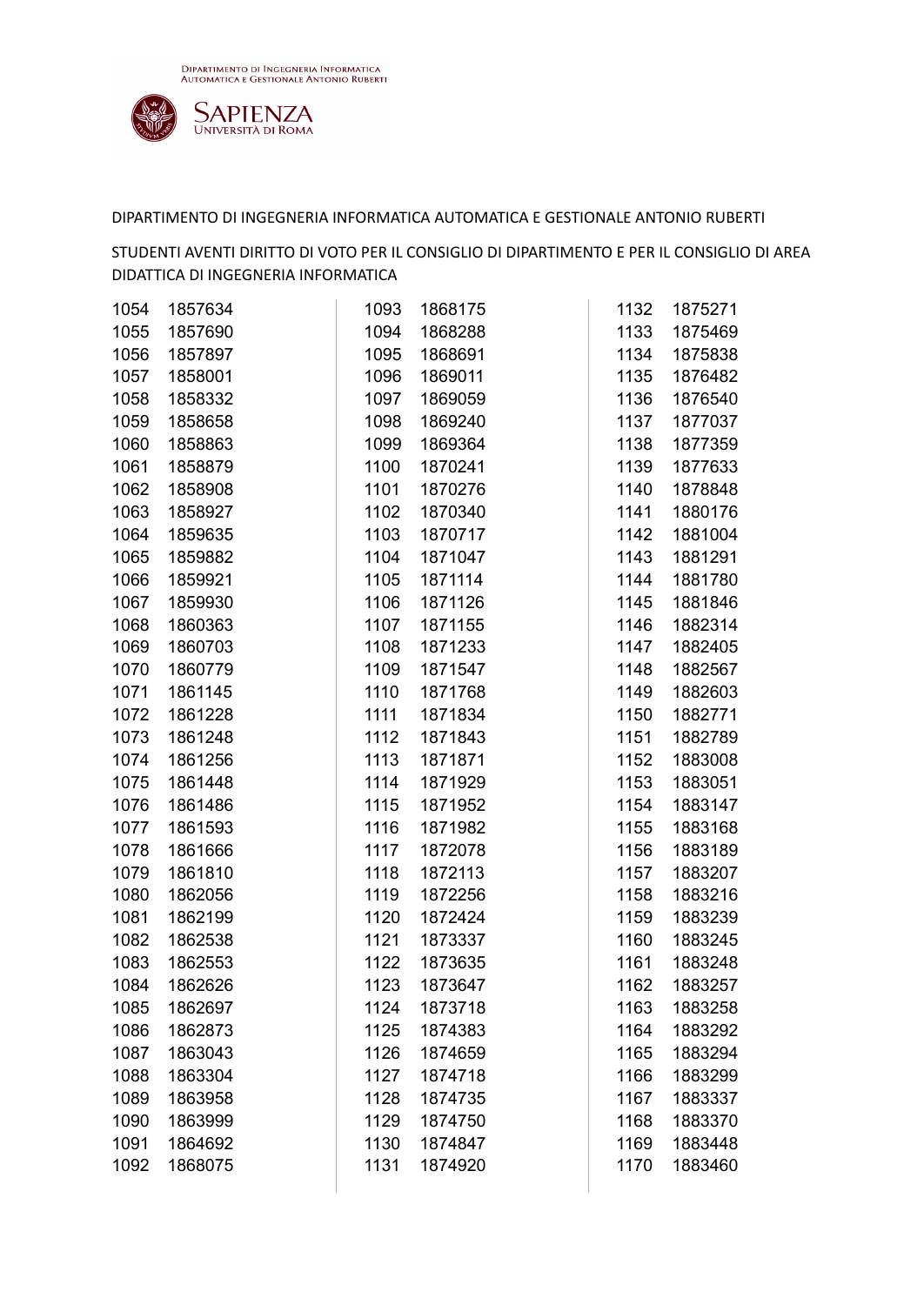

| 1171 | 1883472 | 1210 | 1884164 | 1249 | 1886843 |
|------|---------|------|---------|------|---------|
| 1172 | 1883499 | 1211 | 1884168 | 1250 | 1886868 |
| 1173 | 1883503 | 1212 | 1884263 | 1251 | 1886871 |
| 1174 | 1883509 | 1213 | 1884313 | 1252 | 1886952 |
| 1175 | 1883518 | 1214 | 1884318 | 1253 | 1886977 |
| 1176 | 1883519 | 1215 | 1884561 | 1254 | 1886979 |
| 1177 | 1883535 | 1216 | 1884609 | 1255 | 1887012 |
| 1178 | 1883558 | 1217 | 1884636 | 1256 | 1887176 |
| 1179 | 1883570 | 1218 | 1884654 | 1257 | 1887180 |
| 1180 | 1883608 | 1219 | 1884671 | 1258 | 1887440 |
| 1181 | 1883629 | 1220 | 1884680 | 1259 | 1887502 |
| 1182 | 1883630 | 1221 | 1884727 | 1260 | 1887505 |
| 1183 | 1883668 | 1222 | 1884749 | 1261 | 1887589 |
| 1184 | 1883707 | 1223 | 1884766 | 1262 | 1887715 |
| 1185 | 1883711 | 1224 | 1884798 | 1263 | 1887751 |
| 1186 | 1883715 | 1225 | 1885097 | 1264 | 1887890 |
| 1187 | 1883769 | 1226 | 1885160 | 1265 | 1888116 |
| 1188 | 1883772 | 1227 | 1885161 | 1266 | 1888157 |
| 1189 | 1883807 | 1228 | 1885269 | 1267 | 1888465 |
| 1190 | 1883872 | 1229 | 1885370 | 1268 | 1888486 |
| 1191 | 1883873 | 1230 | 1885562 | 1269 | 1888489 |
| 1192 | 1883882 | 1231 | 1885574 | 1270 | 1888598 |
| 1193 | 1883888 | 1232 | 1885610 | 1271 | 1888625 |
| 1194 | 1883920 | 1233 | 1885619 | 1272 | 1888709 |
| 1195 | 1883939 | 1234 | 1885657 | 1273 | 1888815 |
| 1196 | 1883955 | 1235 | 1885733 | 1274 | 1888928 |
| 1197 | 1883963 | 1236 | 1885785 | 1275 | 1888955 |
| 1198 | 1883987 | 1237 | 1885790 | 1276 | 1888996 |
| 1199 | 1883998 | 1238 | 1885820 | 1277 | 1889051 |
| 1200 | 1884007 | 1239 | 1885832 | 1278 | 1889241 |
| 1201 | 1884031 | 1240 | 1885862 | 1279 | 1889312 |
| 1202 | 1884037 | 1241 | 1885928 | 1280 | 1890003 |
| 1203 | 1884038 | 1242 | 1886037 | 1281 | 1890039 |
| 1204 | 1884040 | 1243 | 1886186 | 1282 | 1890195 |
| 1205 | 1884089 | 1244 | 1886226 | 1283 | 1890251 |
| 1206 | 1884094 | 1245 | 1886337 | 1284 | 1890300 |
| 1207 | 1884113 | 1246 | 1886565 | 1285 | 1890335 |
| 1208 | 1884146 | 1247 | 1886646 | 1286 | 1890490 |
| 1209 | 1884152 | 1248 | 1886678 | 1287 | 1890742 |
|      |         |      |         |      |         |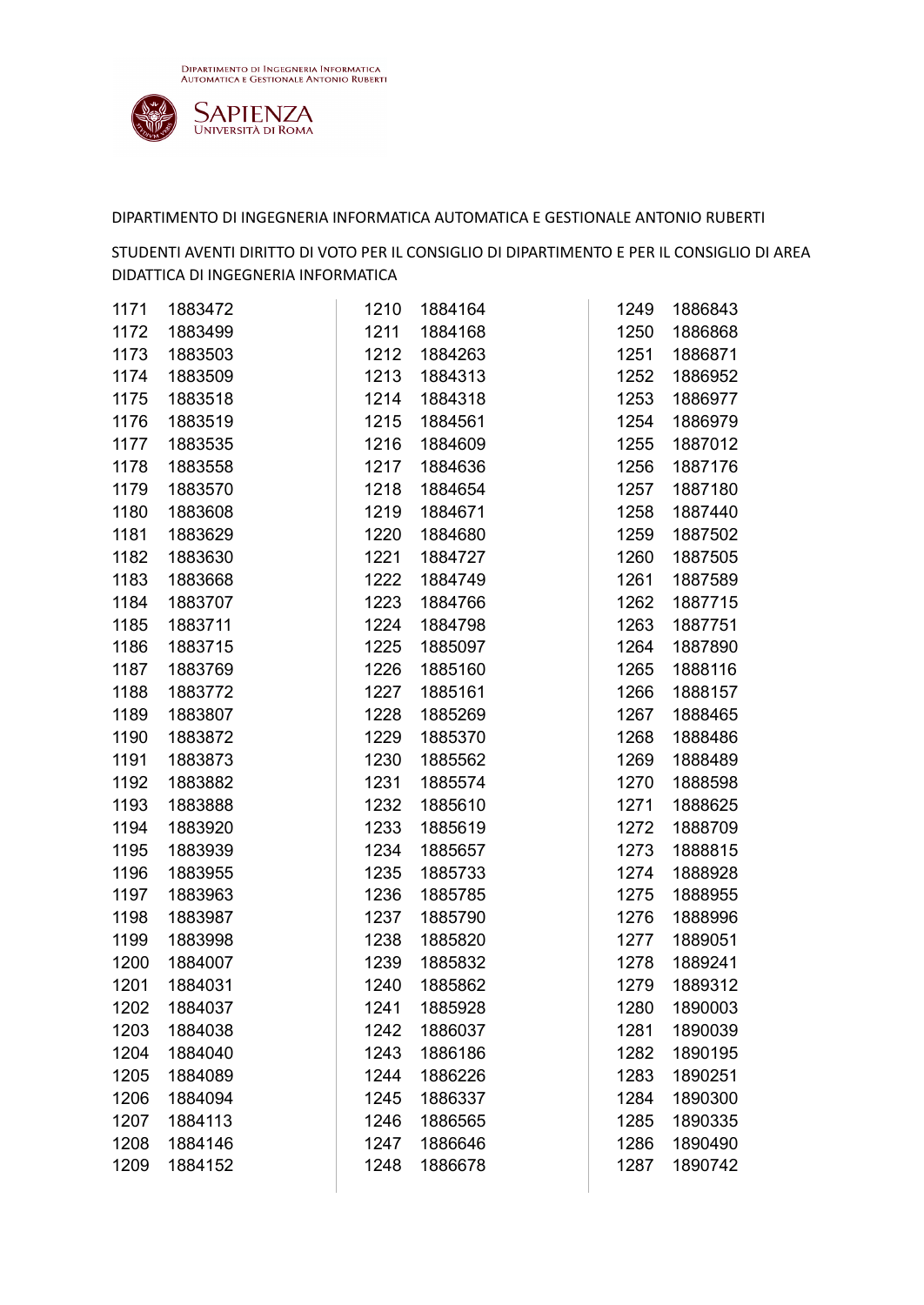

| 1288 | 1891012 | 1327 | 1895953 | 1366 | 1904366 |
|------|---------|------|---------|------|---------|
| 1289 | 1891327 | 1328 | 1895955 | 1367 | 1904657 |
| 1290 | 1891354 | 1329 | 1896154 | 1368 | 1904736 |
| 1291 | 1891418 | 1330 | 1896298 | 1369 | 1905497 |
| 1292 | 1891687 | 1331 | 1896717 | 1370 | 1905527 |
| 1293 | 1891909 | 1332 | 1896778 | 1371 | 1905580 |
| 1294 | 1891960 | 1333 | 1896877 | 1372 | 1905663 |
| 1295 | 1892079 | 1334 | 1896945 | 1373 | 1905712 |
| 1296 | 1892087 | 1335 | 1897112 | 1374 | 1905736 |
| 1297 | 1892098 | 1336 | 1897438 | 1375 | 1905981 |
| 1298 | 1892171 | 1337 | 1897704 | 1376 | 1905994 |
| 1299 | 1892187 | 1338 | 1897913 | 1377 | 1906246 |
| 1300 | 1892355 | 1339 | 1898085 | 1378 | 1906590 |
| 1301 | 1892740 | 1340 | 1898700 | 1379 | 1906681 |
| 1302 | 1892760 | 1341 | 1898728 | 1380 | 1906738 |
| 1303 | 1892763 | 1342 | 1899111 | 1381 | 1906852 |
| 1304 | 1892793 | 1343 | 1899170 | 1382 | 1906886 |
| 1305 | 1892929 | 1344 | 1899329 | 1383 | 1906895 |
| 1306 | 1893272 | 1345 | 1899674 | 1384 | 1907112 |
| 1307 | 1893397 | 1346 | 1899834 | 1385 | 1907115 |
| 1308 | 1893420 | 1347 | 1899874 | 1386 | 1907313 |
| 1309 | 1893440 | 1348 | 1899922 | 1387 | 1907374 |
| 1310 | 1893530 | 1349 | 1900161 | 1388 | 1907467 |
| 1311 | 1893976 | 1350 | 1900258 | 1389 | 1907469 |
| 1312 | 1894062 | 1351 | 1900496 | 1390 | 1907579 |
| 1313 | 1894266 | 1352 | 1900592 | 1391 | 1907798 |
| 1314 | 1894372 | 1353 | 1900601 | 1392 | 1908241 |
| 1315 | 1894682 | 1354 | 1900755 | 1393 | 1908578 |
| 1316 | 1894763 | 1355 | 1900870 | 1394 | 1908579 |
| 1317 | 1894954 | 1356 | 1901424 | 1395 | 1909033 |
| 1318 | 1894961 | 1357 | 1901870 | 1396 | 1909129 |
| 1319 | 1895021 | 1358 | 1902780 | 1397 | 1909157 |
| 1320 | 1895042 | 1359 | 1903223 | 1398 | 1909164 |
| 1321 | 1895146 | 1360 | 1903606 | 1399 | 1909580 |
| 1322 | 1895195 | 1361 | 1903631 | 1400 | 1909837 |
| 1323 | 1895398 | 1362 | 1903906 | 1401 | 1909970 |
| 1324 | 1895504 | 1363 | 1904089 | 1402 | 1910067 |
| 1325 | 1895533 | 1364 | 1904176 | 1403 | 1910558 |
| 1326 | 1895709 | 1365 | 1904342 | 1404 | 1910601 |
|      |         |      |         |      |         |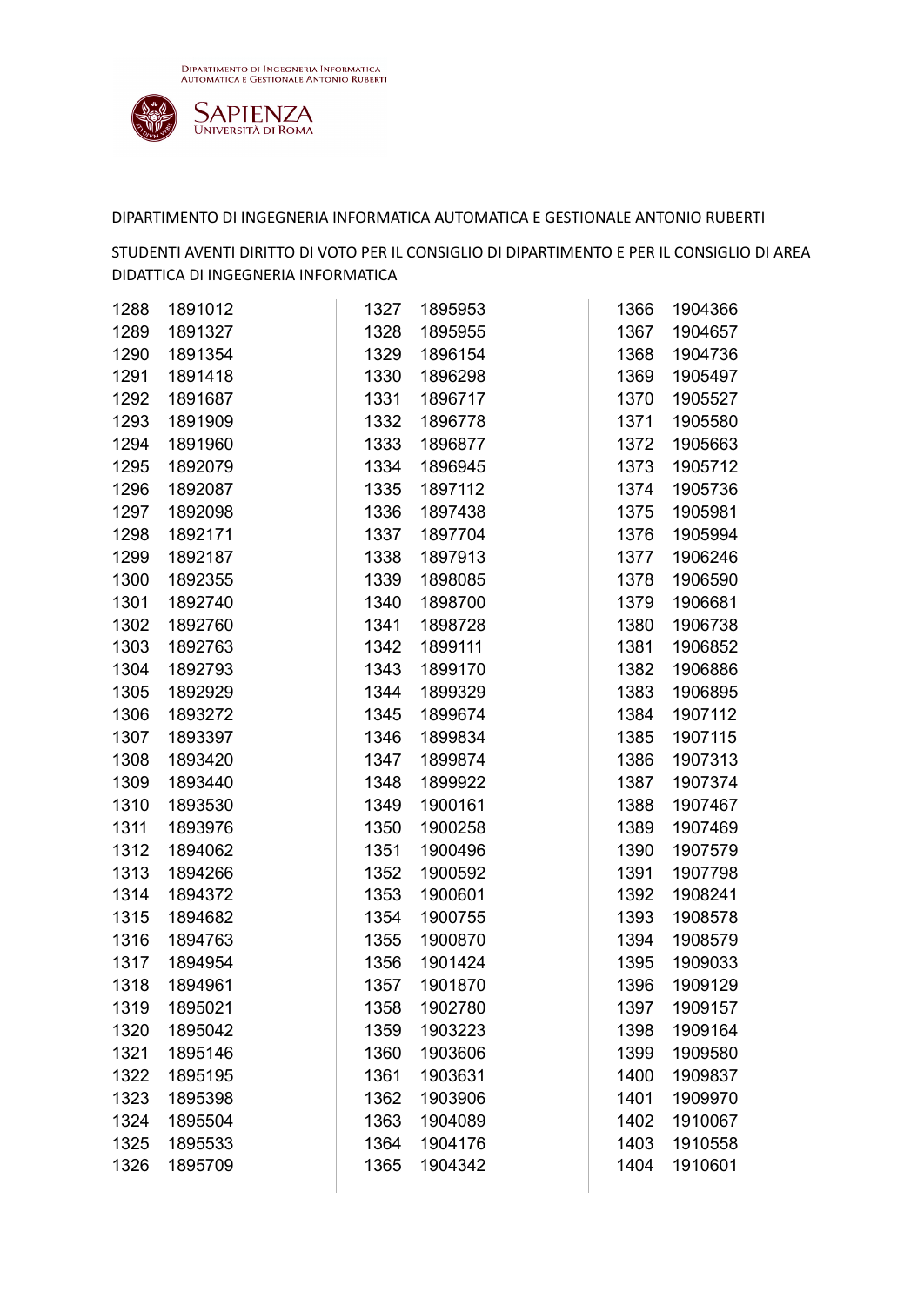

| 1405 | 1910624 | 1444 | 1918319 | 1483 | 1930676 |
|------|---------|------|---------|------|---------|
| 1406 | 1911095 | 1445 | 1918336 | 1484 | 1930811 |
| 1407 | 1911119 | 1446 | 1918515 | 1485 | 1931276 |
| 1408 | 1911931 | 1447 | 1918554 | 1486 | 1931852 |
| 1409 | 1912266 | 1448 | 1918641 | 1487 | 1931976 |
| 1410 | 1912333 | 1449 | 1918732 | 1488 | 1932066 |
| 1411 | 1912588 | 1450 | 1918734 | 1489 | 1932131 |
| 1412 | 1913637 | 1451 | 1918799 | 1490 | 1932135 |
| 1413 | 1913660 | 1452 | 1918917 | 1491 | 1932451 |
| 1414 | 1914545 | 1453 | 1918968 | 1492 | 1933061 |
| 1415 | 1914737 | 1454 | 1919387 | 1493 | 1933076 |
| 1416 | 1914884 | 1455 | 1919498 | 1494 | 1933209 |
| 1417 | 1915027 | 1456 | 1919669 | 1495 | 1933211 |
| 1418 | 1915133 | 1457 | 1919725 | 1496 | 1933280 |
| 1419 | 1915407 | 1458 | 1919964 | 1497 | 1933376 |
| 1420 | 1915610 | 1459 | 1920044 | 1498 | 1933428 |
| 1421 | 1915652 | 1460 | 1920088 | 1499 | 1933469 |
| 1422 | 1915689 | 1461 | 1920468 | 1500 | 1933472 |
| 1423 | 1915692 | 1462 | 1920663 | 1501 | 1933502 |
| 1424 | 1915793 | 1463 | 1920800 | 1502 | 1933529 |
| 1425 | 1915940 | 1464 | 1920855 | 1503 | 1933541 |
| 1426 | 1915979 | 1465 | 1921463 | 1504 | 1933583 |
| 1427 | 1916237 | 1466 | 1921535 | 1505 | 1933643 |
| 1428 | 1916387 | 1467 | 1922069 | 1506 | 1933716 |
| 1429 | 1916407 | 1468 | 1922184 | 1507 | 1933719 |
| 1430 | 1916415 | 1469 | 1922212 | 1508 | 1933721 |
| 1431 | 1916560 | 1470 | 1922451 | 1509 | 1933736 |
| 1432 | 1916925 | 1471 | 1922867 | 1510 | 1933744 |
| 1433 | 1917158 | 1472 | 1923140 | 1511 | 1933746 |
| 1434 | 1917166 | 1473 | 1923211 | 1512 | 1933764 |
| 1435 | 1917211 | 1474 | 1923282 | 1513 | 1933770 |
| 1436 | 1917265 | 1475 | 1923585 | 1514 | 1933778 |
| 1437 | 1917499 | 1476 | 1924359 | 1515 | 1933782 |
| 1438 | 1918176 | 1477 | 1924549 | 1516 | 1933795 |
| 1439 | 1918178 | 1478 | 1929095 | 1517 | 1933799 |
| 1440 | 1918204 | 1479 | 1929181 | 1518 | 1933819 |
| 1441 | 1918221 | 1480 | 1929765 | 1519 | 1933820 |
| 1442 | 1918247 | 1481 | 1929854 | 1520 | 1933833 |
| 1443 | 1918302 | 1482 | 1930071 | 1521 | 1933839 |
|      |         |      |         |      |         |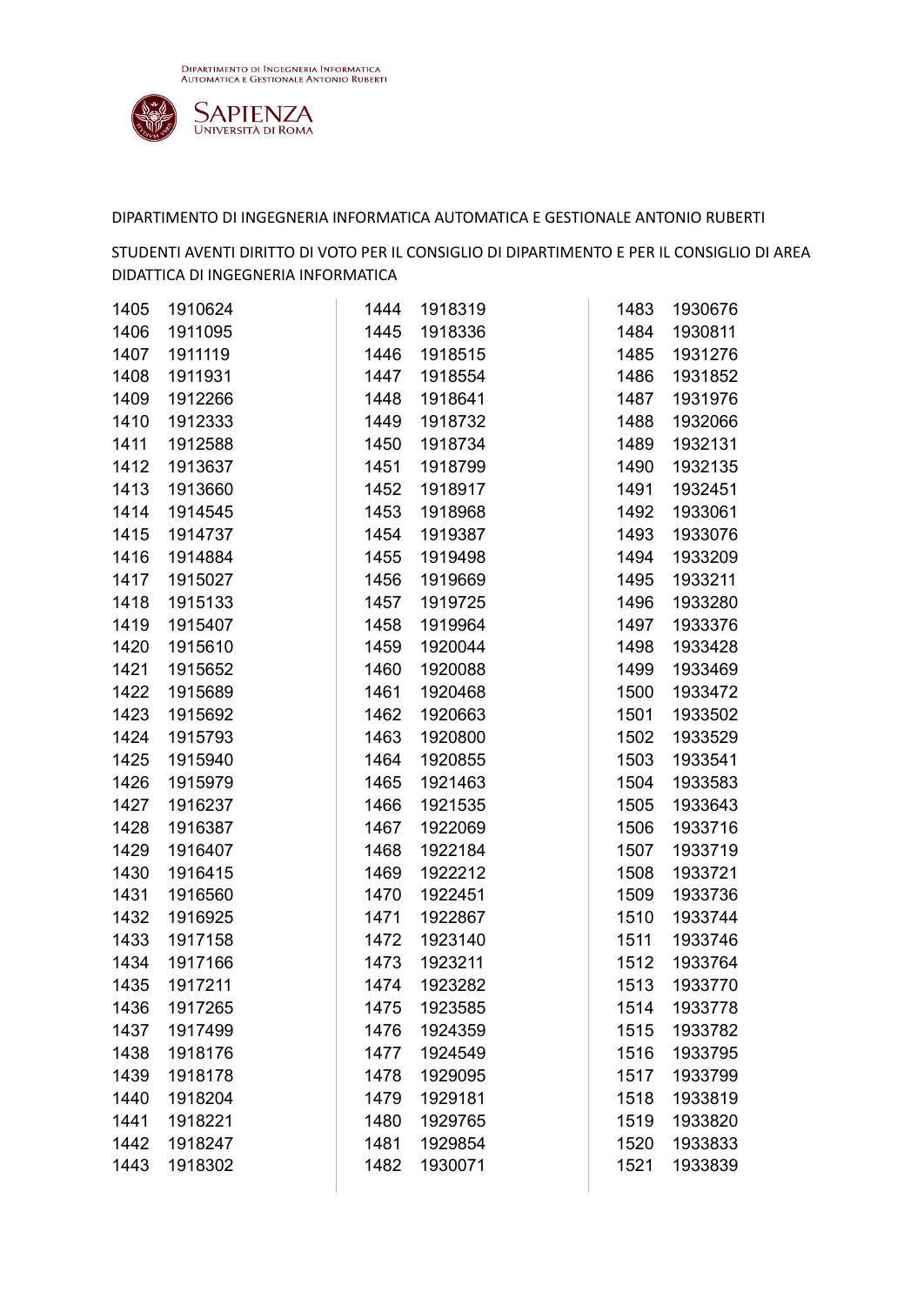

| 1522 | 1933868 | 1561 | 1936239 | 1600 | 1938931 |
|------|---------|------|---------|------|---------|
| 1523 | 1933916 | 1562 | 1936255 | 1601 | 1939007 |
| 1524 | 1933977 | 1563 | 1936363 | 1602 | 1939346 |
| 1525 | 1934002 | 1564 | 1936424 | 1603 | 1939378 |
| 1526 | 1934113 | 1565 | 1936447 | 1604 | 1939570 |
| 1527 | 1934142 | 1566 | 1936556 | 1605 | 1939795 |
| 1528 | 1934269 | 1567 | 1936575 | 1606 | 1939837 |
| 1529 | 1934387 | 1568 | 1936617 | 1607 | 1939852 |
| 1530 | 1934551 | 1569 | 1936709 | 1608 | 1940058 |
| 1531 | 1934615 | 1570 | 1937027 | 1609 | 1940115 |
| 1532 | 1934644 | 1571 | 1937090 | 1610 | 1940179 |
| 1533 | 1934742 | 1572 | 1937116 | 1611 | 1940213 |
| 1534 | 1934756 | 1573 | 1937276 | 1612 | 1940492 |
| 1535 | 1934787 | 1574 | 1937350 | 1613 | 1940547 |
| 1536 | 1934803 | 1575 | 1937430 | 1614 | 1940729 |
| 1537 | 1934805 | 1576 | 1937721 | 1615 | 1941141 |
| 1538 | 1934807 | 1577 | 1937724 | 1616 | 1941255 |
| 1539 | 1934818 | 1578 | 1937766 | 1617 | 1941392 |
| 1540 | 1934824 | 1579 | 1937829 | 1618 | 1941421 |
| 1541 | 1934843 | 1580 | 1937962 | 1619 | 1941484 |
| 1542 | 1934851 | 1581 | 1938032 | 1620 | 1941485 |
| 1543 | 1934879 | 1582 | 1938091 | 1621 | 1941511 |
| 1544 | 1934988 | 1583 | 1938155 | 1622 | 1941528 |
| 1545 | 1935012 | 1584 | 1938214 | 1623 | 1941639 |
| 1546 | 1935038 | 1585 | 1938216 | 1624 | 1941986 |
| 1547 | 1935039 | 1586 | 1938243 | 1625 | 1942070 |
| 1548 | 1935046 | 1587 | 1938283 | 1626 | 1942103 |
| 1549 | 1935069 | 1588 | 1938321 | 1627 | 1942231 |
| 1550 | 1935122 | 1589 | 1938363 | 1628 | 1942389 |
| 1551 | 1935369 | 1590 | 1938388 | 1629 | 1942637 |
| 1552 | 1935399 | 1591 | 1938390 | 1630 | 1942925 |
| 1553 | 1935622 | 1592 | 1938438 | 1631 | 1943362 |
| 1554 | 1935624 | 1593 | 1938446 | 1632 | 1943405 |
| 1555 | 1935801 | 1594 | 1938462 | 1633 | 1943520 |
| 1556 | 1935870 | 1595 | 1938557 | 1634 | 1943663 |
| 1557 | 1935974 | 1596 | 1938627 | 1635 | 1944179 |
| 1558 | 1935997 | 1597 | 1938649 | 1636 | 1944191 |
| 1559 | 1936027 | 1598 | 1938802 | 1637 | 1944376 |
| 1560 | 1936088 | 1599 | 1938844 | 1638 | 1944393 |
|      |         |      |         |      |         |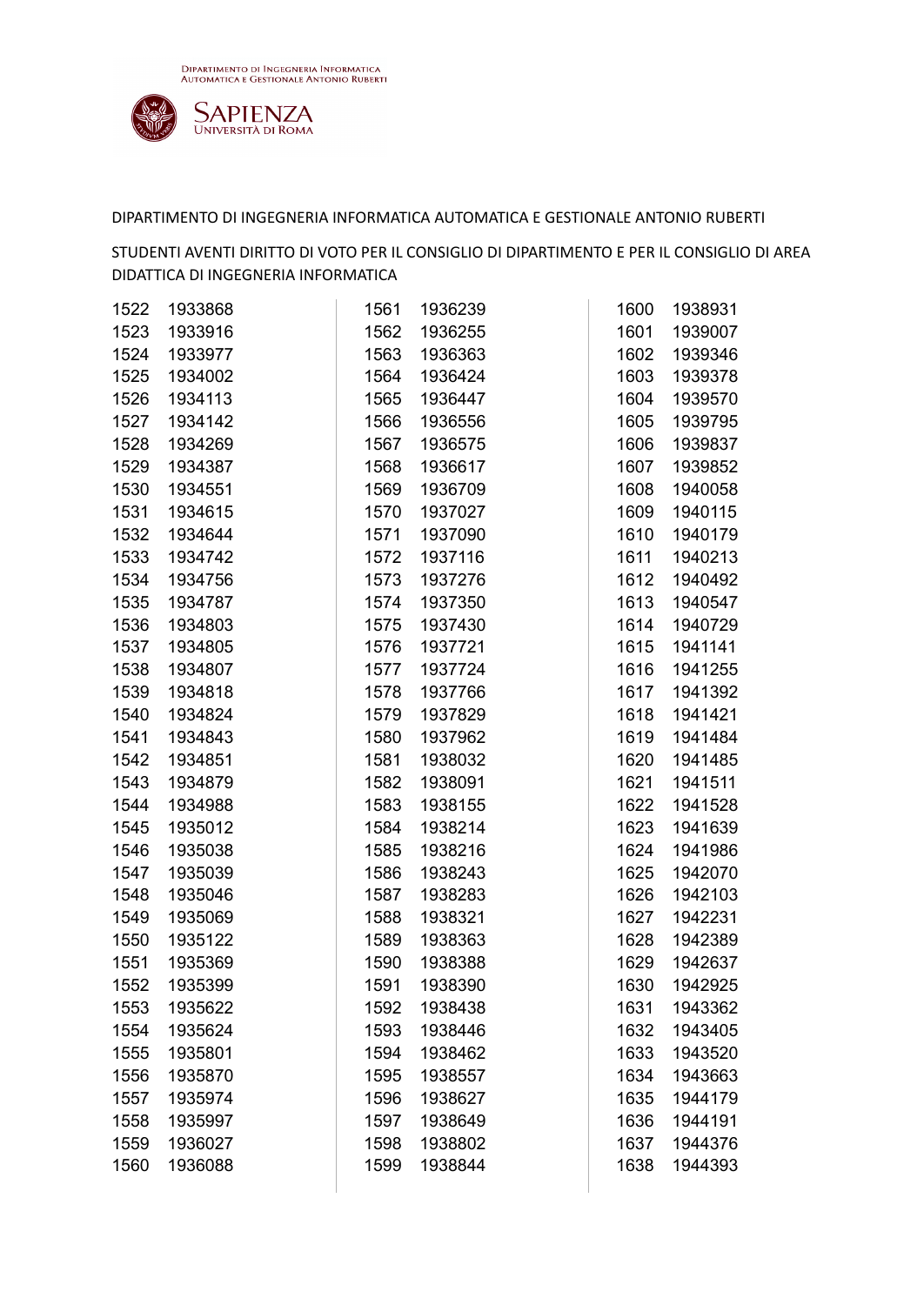

| 1639 | 1944447 | 1678 | 1948214 | 1717 | 1954737 |
|------|---------|------|---------|------|---------|
| 1640 | 1944497 | 1679 | 1948266 | 1718 | 1955668 |
| 1641 | 1944533 | 1680 | 1948682 | 1719 | 1955692 |
| 1642 | 1944592 | 1681 | 1948698 | 1720 | 1955698 |
| 1643 | 1944751 | 1682 | 1948711 | 1721 | 1956019 |
| 1644 | 1944845 | 1683 | 1948863 | 1722 | 1956560 |
| 1645 | 1945011 | 1684 | 1948926 | 1723 | 1956579 |
| 1646 | 1945149 | 1685 | 1948942 | 1724 | 1956680 |
| 1647 | 1945463 | 1686 | 1949198 | 1725 | 1956727 |
| 1648 | 1945758 | 1687 | 1949293 | 1726 | 1956733 |
| 1649 | 1945769 | 1688 | 1949580 | 1727 | 1956856 |
| 1650 | 1945900 | 1689 | 1949592 | 1728 | 1957045 |
| 1651 | 1945948 | 1690 | 1950067 | 1729 | 1957052 |
| 1652 | 1946039 | 1691 | 1950107 | 1730 | 1957266 |
| 1653 | 1946040 | 1692 | 1950186 | 1731 | 1957618 |
| 1654 | 1946083 | 1693 | 1950414 | 1732 | 1957756 |
| 1655 | 1946092 | 1694 | 1950468 | 1733 | 1957976 |
| 1656 | 1946128 | 1695 | 1950634 | 1734 | 1958438 |
| 1657 | 1946185 | 1696 | 1950722 | 1735 | 1959164 |
| 1658 | 1946241 | 1697 | 1950936 | 1736 | 1959659 |
| 1659 | 1946245 | 1698 | 1950982 | 1737 | 1959686 |
| 1660 | 1946278 | 1699 | 1951206 | 1738 | 1959863 |
| 1661 | 1946293 | 1700 | 1951421 | 1739 | 1960602 |
| 1662 | 1946328 | 1701 | 1951490 | 1740 | 1960699 |
| 1663 | 1946329 | 1702 | 1951614 | 1741 | 1961720 |
| 1664 | 1946358 | 1703 | 1951836 | 1742 | 1961897 |
| 1665 | 1946545 | 1704 | 1952137 | 1743 | 1961907 |
| 1666 | 1946670 | 1705 | 1952529 | 1744 | 1961926 |
| 1667 | 1946707 | 1706 | 1952546 | 1745 | 1962169 |
| 1668 | 1946817 | 1707 | 1952556 | 1746 | 1962183 |
| 1669 | 1947141 | 1708 | 1952657 | 1747 | 1962292 |
| 1670 | 1947185 | 1709 | 1952718 | 1748 | 1962686 |
| 1671 | 1947442 | 1710 | 1952989 | 1749 | 1964029 |
| 1672 | 1947521 | 1711 | 1953665 | 1750 | 1964256 |
| 1673 | 1947723 | 1712 | 1953843 | 1751 | 1964287 |
| 1674 | 1947850 | 1713 | 1954392 | 1752 | 1964439 |
| 1675 | 1947951 | 1714 | 1954414 | 1753 | 1965117 |
| 1676 | 1947954 | 1715 | 1954544 | 1754 | 1965527 |
| 1677 | 1948023 | 1716 | 1954668 | 1755 | 1965768 |
|      |         |      |         |      |         |